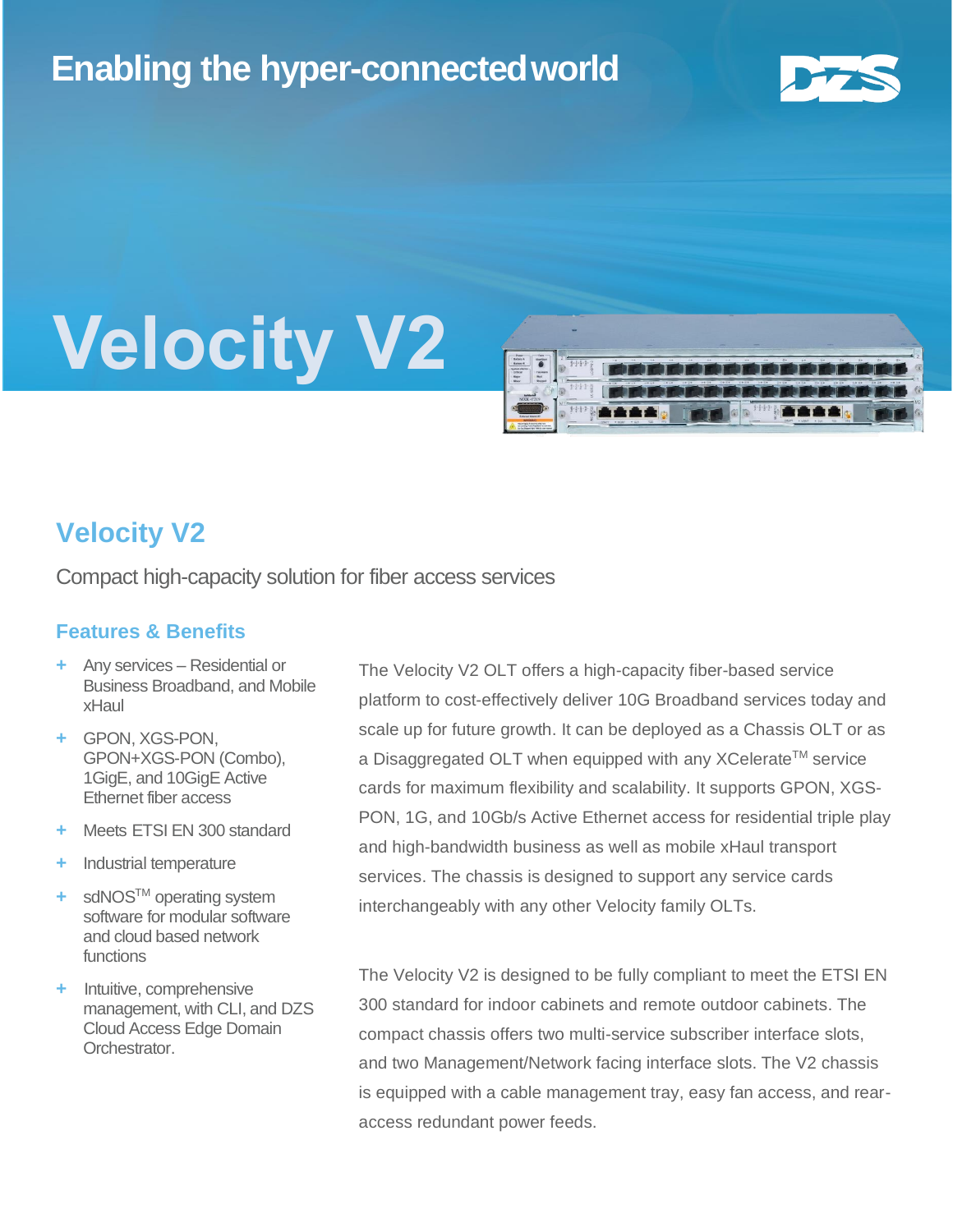## **V2 Chassis**



### **Distributed Switching Architecture for Maximum Scalability**

Demands on access networks continue to accelerate, and technologies change and evolve at light speed to cope with this growth. DZS Distributed Switching Architecture is ideal for a broadband service delivery platform that can scale up over longer time horizons demanded by fiber network operators around the world. In the DZS Velocity platform switching and aggregation function is distributed in both the service cards and the uplink or network facing cards. Each service card comes with a high capacity local switching function in addition to the uplink cards where traffic can be further aggregated and switched. The platform also provides the option of using the uplink interfaces in the XCelerate™ service cards for maximum flexibility, scalability, and non-blocking aggregation.

### **Disaggregation and SDN Support**

The XCelerate™ service cards allow any Velocity OLT to be deployed as a traditional chassis OLT or as a Disaggregated OLT. The unique XCelerate™ architecture allows the service cards to operate as a "System-on-a-Card" for disaggregation and SDN Control. On-board switches in XCelerate™ service cards provide traffic aggregation, QoS, and uplink interfaces for non-blocking performance. With a fully distributed database, both boot and upgrade times are exceedingly low for better customer experience. System upgrades are much simpler ensuring maximum reliability and availability.

### **Choice of Service Cards**

In addition to the XCelerate™ service cards for 10G Broadband, the Velocity OLT platform supports a variety of standards-based access service cards including 16-port GPON OLT service card with support of 2,048 2.5G/1.25G subscribers, 16-port two-channel CSFP Active Ethernet OLT service card with support of 32 1G AE subscribers, 16-port single-channel SFP/SFP+ Active Ethernet OLT service card with support of 16 1G and 10G AE subscribers.

### **sdNOS**

Velocity OLT portfolio utilizes sdNOSTM operating system – A Linux based open software platform for modular software functions. It provides common software functionalities across all of the DZS Velocity OLTs and enables comprehensive Layer 2 switching, aggregation, and traffic management functions for Broadband services of any type. It provides software functions critical to today's networks for enhanced quality of experience, security, and management. Powered by sdNOS™ our Velocity OLT platform provides security features such as multicast control lists, secure bridging, broadcast storm detection and suppression, dynamic IP filtering, SSH and SFTP, and RADIUS authentication.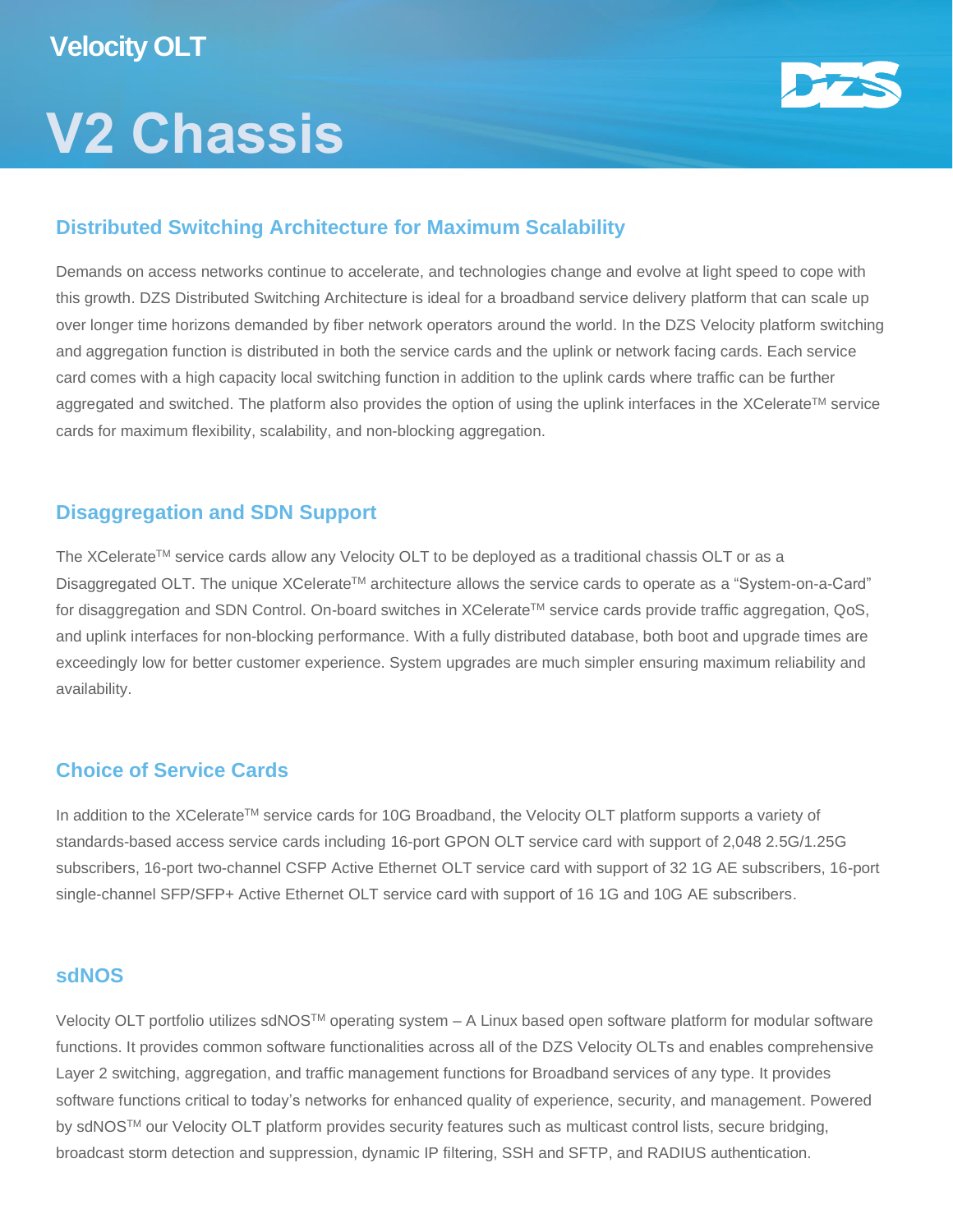

## **V2 Chassis**

## **Product Specifications**

### **Velocity V2 Interfaces**

- + 2-access multi-service subscriber slots
- + 2-Management/network facing slots.

#### **Power Interface**

- + Operating voltage: -43.75V to -59.9V DC
- + Dual (A / B redundant) power feeds

#### **Standards Support**

+ ETSI EN 300\_119-3\_v2.2.2\_09-2009

### **Regulatory Compliance**

- + Safety
	- + EN 62368-1
	- + UL 62368-1
- + EMC Emissions / Immunity
	- + FCC Part 15 Class A
	- + EN 55022 Class A
	- + CES-003 Class A
	- + EN 300 386

## **Velocity V2 Physical & EnvironmentalSpecifications**

| Dimensions $(W \times H \times D)$ | 3.47" (2U) x 17.38" x 11.02"<br>$(88.1$ mm x 441mm x 280mm) | Altitude:                | -200ft to 16,500ft (-60m to 5,000m) |
|------------------------------------|-------------------------------------------------------------|--------------------------|-------------------------------------|
| Operating temperature (DC)         | $-40-149^{\circ}F$ (-40~65°C)                               | Power                    | 15W nominal                         |
| Operating temperature (AC)         | $32 - 104$ °F (0~40°C)                                      | <b>Operating Voltage</b> | -43.75V to -59.9V DC                |
| Storage temperature                | $-40-149^{\circ}F$ (-40~65°C)                               | Power Supplies           | Dual (A / B redundant) power feeds  |
| Operating humidity                 | 5 to 85% (non-condensing)                                   |                          |                                     |

| 3.47" (2U) x 17.38" x 11.02"<br>(88.1mm x 441mm x 280mm) | Altitude:                | -200ft to 16,500ft (-60m to 5,000m) |
|----------------------------------------------------------|--------------------------|-------------------------------------|
| -40~149°F (-40~65°C)                                     | Power                    | 15W nominal                         |
| 32~104°F (0~40°C)                                        | <b>Operating Voltage</b> | -43.75V to -59.9V DC                |
| $-40 - 149$ °F (-40~65°C)                                | Power Supplies           | Dual (A / B redundant) power feeds  |